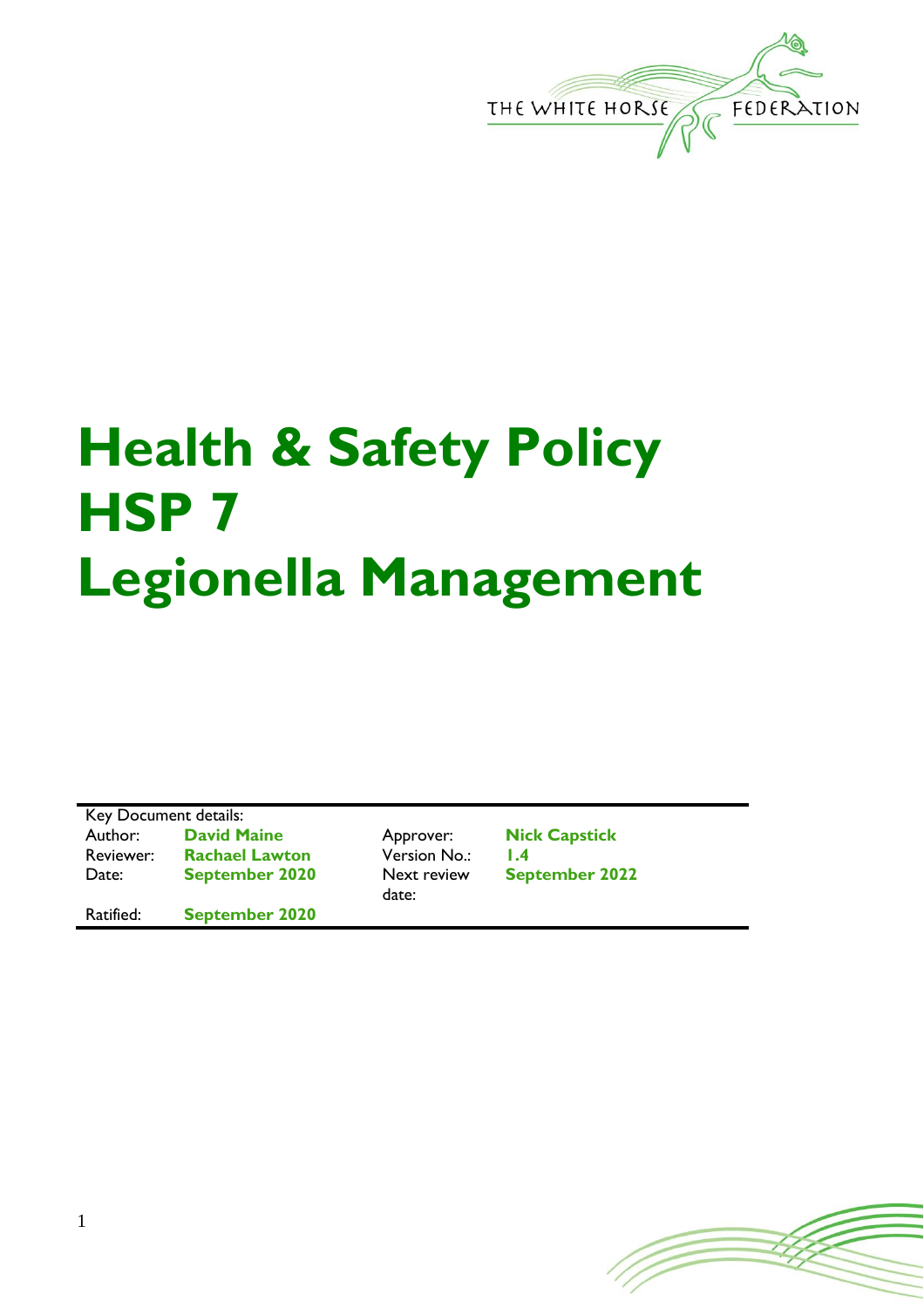

(Topon

| Title:              | HSP 07 - Legionella Management                                                                                                                                                                                   |  |  |
|---------------------|------------------------------------------------------------------------------------------------------------------------------------------------------------------------------------------------------------------|--|--|
| Author(s):          | David Maine                                                                                                                                                                                                      |  |  |
| Date:               | September 2020                                                                                                                                                                                                   |  |  |
| <b>Review date:</b> | September 2022                                                                                                                                                                                                   |  |  |
| <b>Application:</b> | This policy applies equally to all The White Horse Federation (TWHF) employees<br>including agency or casual staff, and to all premises where TWHF is either the 'employer'<br>or is in control of the premises. |  |  |

| <b>Definitions</b>                                                                      | For the purpose of this policy, the following definitions apply;                                                                                                                                                                                                                                                            |                                                               |  |  |  |  |
|-----------------------------------------------------------------------------------------|-----------------------------------------------------------------------------------------------------------------------------------------------------------------------------------------------------------------------------------------------------------------------------------------------------------------------------|---------------------------------------------------------------|--|--|--|--|
| Type of aerobic bacterium, found naturally in all water and will multiply<br>Legionella |                                                                                                                                                                                                                                                                                                                             |                                                               |  |  |  |  |
|                                                                                         |                                                                                                                                                                                                                                                                                                                             | in warmer water. (Singular of legionellae).                   |  |  |  |  |
|                                                                                         | Legionnaire's                                                                                                                                                                                                                                                                                                               | A form of pneumonia caused by legionella bacteria.            |  |  |  |  |
|                                                                                         | <b>Disease</b>                                                                                                                                                                                                                                                                                                              |                                                               |  |  |  |  |
| <b>Policy Aims</b>                                                                      | The aims of implementing this policy are :                                                                                                                                                                                                                                                                                  |                                                               |  |  |  |  |
|                                                                                         | to safeguard anyone who may be affected by Legionella within or close to any TWHF<br>to ensure an effective management system is in place, including monitoring and review                                                                                                                                                  |                                                               |  |  |  |  |
|                                                                                         | to adopt the principles of control and management as specified in HSE publication :<br>$\bullet$<br>Approved Code of Practice - 'The Control of Legionella Bacteria in Hot and Cold Water<br>Systems (ACoP L8)':                                                                                                            |                                                               |  |  |  |  |
|                                                                                         | ٠                                                                                                                                                                                                                                                                                                                           | to manage the potential contamination of water systems        |  |  |  |  |
|                                                                                         | to enable THWF to comply with its legal duties by :-<br>٠                                                                                                                                                                                                                                                                   |                                                               |  |  |  |  |
|                                                                                         | identifying and assessing sources of risk<br>$\bullet$                                                                                                                                                                                                                                                                      |                                                               |  |  |  |  |
|                                                                                         | preparing a scheme to prevent and control risk<br>٠                                                                                                                                                                                                                                                                         |                                                               |  |  |  |  |
|                                                                                         | implementing, managing and monitoring all precautionary control measures identified<br>٠                                                                                                                                                                                                                                    |                                                               |  |  |  |  |
|                                                                                         | considering alternative systems or processes designed to eliminate any risks<br>٠                                                                                                                                                                                                                                           |                                                               |  |  |  |  |
|                                                                                         | keep records of precautionary measures identifying the responsibilities of any<br>$\bullet$<br>employee or contractor                                                                                                                                                                                                       |                                                               |  |  |  |  |
| <b>Policy</b>                                                                           | To ensure the health and safety of all people who come to work or visit TWHF controlled<br>buildings, and others from the risk of infection presented by Legionella bacteria present in<br>TWHF water systems and to implement the standards of HSE Approved Code of Practice<br>(L8), so far as is reasonably practicable. |                                                               |  |  |  |  |
| <b>Risk</b>                                                                             | Exposure of TWHF employees and others to Legionella bacterium with the potential of<br>contracting Legionnaire's disease                                                                                                                                                                                                    |                                                               |  |  |  |  |
| <b>Responsibility</b>                                                                   | The Chief Executive Officer (CEO) is considered to be the duty holder. The duty to<br>manage Legionella within TWHF has been delegated by the CEO to the Director of<br>Estates and Facilities. This responsibility is discharged primarily at the line<br>management/operational level.                                    |                                                               |  |  |  |  |
|                                                                                         | <b>Roles &amp; Responsibilities</b>                                                                                                                                                                                                                                                                                         |                                                               |  |  |  |  |
| Ι.                                                                                      |                                                                                                                                                                                                                                                                                                                             | Roles and responsibilities are defined in HSP 2 Organisation. |  |  |  |  |
|                                                                                         |                                                                                                                                                                                                                                                                                                                             |                                                               |  |  |  |  |
|                                                                                         | Any specific actions are detailed in the arrangements section below.                                                                                                                                                                                                                                                        |                                                               |  |  |  |  |
|                                                                                         | <b>Arrangements</b>                                                                                                                                                                                                                                                                                                         |                                                               |  |  |  |  |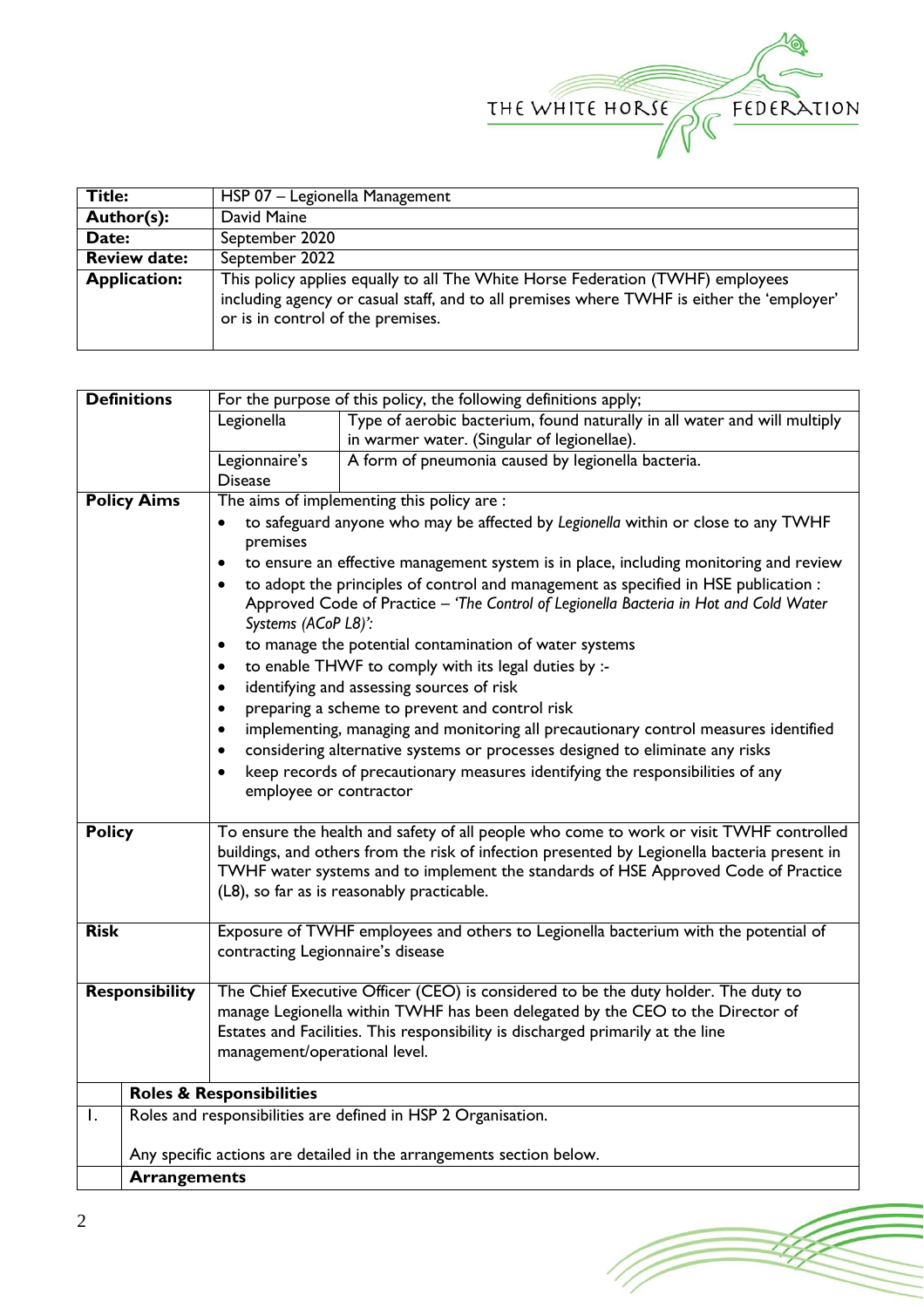

(Toponial)

| $\overline{\phantom{a}}$ | <b>Control Methodology/Principles of Control</b>                                                                    |
|--------------------------|---------------------------------------------------------------------------------------------------------------------|
|                          | THWF will schedule, design, order and monitor all controls necessary to reasonably practicably<br>$\bullet$         |
|                          | manage legionella bacteria within its premises.                                                                     |
|                          | TWHF will implement, procure, advise and report on controls necessary to manage legionella<br>٠                     |
|                          | bacteria within premises.                                                                                           |
|                          | Site Managers will ensure that equipment is serviced (including inspection, cleaning and disinfecting)<br>$\bullet$ |
|                          | and maintained to the standard required to control legionella bacteria within TWHF.                                 |
|                          |                                                                                                                     |
|                          | The risk from exposure will normally be controlled by measures which do not allow the<br>$\bullet$                  |
|                          | proliferation of legionella bacteria in hot and cold water systems and reduce exposure to water                     |
|                          | droplets and aerosol. Precautions should, where appropriate, include the following:                                 |
|                          | controlling the release of water spray;<br>٠                                                                        |
|                          | avoiding water temperatures between 20°C and 50°C (unless mixed at the outlet). Water<br>٠                          |
|                          | temperature is a particularly important factor in controlling the risks;                                            |
|                          | avoiding water stagnation, which may encourage the growth of biofilm;<br>٠                                          |
|                          | avoiding the use of materials in the system that can harbour or provide nutrients for bacteria and<br>$\bullet$     |
|                          |                                                                                                                     |
|                          | microbial growth;                                                                                                   |
|                          | keeping the system clean to avoid the build-up of sediments which may harbour bacteria (and also<br>$\bullet$       |
|                          | provide a nutrient source for them);                                                                                |
|                          | the use of a suitable water treatment programme where it is appropriate and safe to do so;<br>٠                     |
|                          | ensuring that the system operates safely and correctly and is well maintained.<br>٠                                 |
|                          | Individual premises will ensure records of servicing and maintenance are kept. Legionella logbooks<br>$\bullet$     |
|                          | for each building (or premises) will contain records of control measures implemented. These will                    |
|                          |                                                                                                                     |
|                          | contain the following:                                                                                              |
|                          | Risk Assessment for the system.<br>٠                                                                                |
|                          | Schematic diagrams of the system.<br>$\bullet$                                                                      |
|                          | Records of control checks taken.<br>$\bullet$                                                                       |
|                          | Records of any remedial work carried out.<br>$\bullet$                                                              |
|                          | Internal auditing of Legionella compliance will take place on a regular basis.<br>٠                                 |
|                          | As a policy TWHF adopts a temperature regime for Legionella Control. However, where problems<br>$\bullet$           |
|                          | have been encountered in maintaining temperature control and cost prohibits an engineered                           |
|                          |                                                                                                                     |
|                          | solution then the additional control measure of biocide treatment in the form of chlorine or other                  |
|                          | oxidising biocides can be utilised and monitored.                                                                   |
|                          | Contractors shall comply with TWHF with regard to Legionella Management and ensure they work<br>٠                   |
|                          | within this the legislation.                                                                                        |
|                          | Only competent persons (Legionella) will work on THWF water systems where the testing,<br>$\bullet$                 |
|                          | monitoring, maintenance, design, alteration or installation activities have been approved and                       |
|                          | authorised by the Site Manager or Regional Estates Manager, ensuring that their activities limit or                 |
|                          | prevent the conditions conducive to the proliferation of Legionella bacteria.                                       |
|                          | Contractors working on water systems within THWF, in whatever capacity, shall be required to                        |
|                          | ٠                                                                                                                   |
|                          | demonstrate their competence to do so, an example being registration under the Water                                |
|                          | Regulations Advisory Scheme (WRAS).                                                                                 |
|                          |                                                                                                                     |
| 2.                       | <b>Documentation - Risk Assessment</b>                                                                              |
|                          | A Legionella Risk Assessment will be carried out by a competent person to assess the risk of                        |
|                          | exposure to legionella bacteria from work activities and water systems on the premises and any                      |
|                          | precautionary measures needed.                                                                                      |
|                          | If the assessment shows that there is a reasonably foreseeable risk of exposure to Legionella                       |
|                          | bacteria, there must be a written scheme in place to control that risk.                                             |
|                          |                                                                                                                     |
|                          | The dutyholder is responsible for ensuring the risk assessment is carried out.                                      |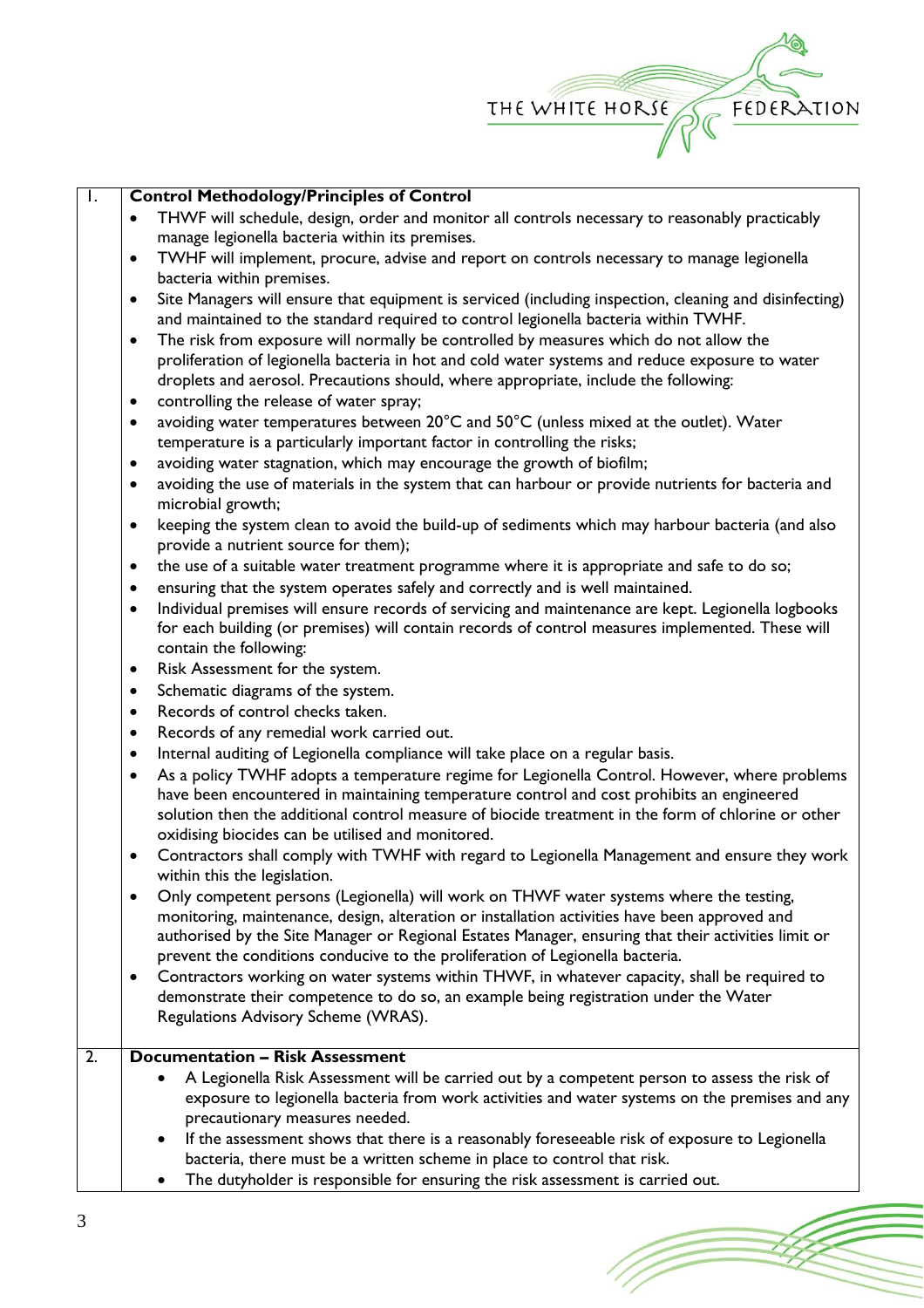

(T

• The written scheme for controlling the exposure must be implemented and properly managed.

|                  | The scheme must include instructions on the operation of the system and details of the<br>$\bullet$<br>precautions to be taken to control the risk of exposure to Legionella bacteria, including checks<br>and their frequency.                                                                                                                                                                                                                                                                                                                                                                          |  |  |
|------------------|----------------------------------------------------------------------------------------------------------------------------------------------------------------------------------------------------------------------------------------------------------------------------------------------------------------------------------------------------------------------------------------------------------------------------------------------------------------------------------------------------------------------------------------------------------------------------------------------------------|--|--|
|                  | The recommended inspection frequencies should be based on the HSE Approved Code of<br>$\bullet$<br>Practice and Guidance L8: "Legionnaires disease - The control of Legionella bacteria in water<br>systems".                                                                                                                                                                                                                                                                                                                                                                                            |  |  |
|                  | All records must be kept at the premises. They must be maintained and managed under the<br>$\bullet$<br>control of the Site Manager, and retained for a period of at least 5 years following expiry.<br>It is TWHF's policy that risk assessments should be reviewed as and when changes render the<br>$\bullet$<br>original assessment as unfit for purpose, such as:                                                                                                                                                                                                                                   |  |  |
|                  | - a change to the water system or its use;<br>- a change to the use of the building where the system is installed;<br>- new information available about risks or control measures;<br>- the results of checks indicating that control measures are no longer effective;<br>- changes to key personnel;<br>- a case of legionnaires' disease/legionellosis associated with the system.                                                                                                                                                                                                                    |  |  |
|                  | Note: Although the L8 does not specify a timescale for review, TWHF will adopt a review schedule<br>every 2 years.                                                                                                                                                                                                                                                                                                                                                                                                                                                                                       |  |  |
| $\overline{3}$ . | <b>Monitoring, Inspections and Checks</b>                                                                                                                                                                                                                                                                                                                                                                                                                                                                                                                                                                |  |  |
|                  | To control the risk of infection, a temperature monitoring programme will be carried out on a<br>$\bullet$<br>monthly basis by the Site Manager. All results are to be recorded on the temperature<br>monitoring log sheet and retained within the Legionella Log Book.<br><b>Expectations:</b> cold water below 20°C with no significant heat gain after running for 2<br>$\bullet$<br>minutes, hot water above 50°C within I minute of running outlet, with a maximum<br>temperature of 60°C.<br>Note: A reduced temperature of 43°C is employed where the risk of scalding is present in<br>$\bullet$ |  |  |
|                  | areas where children under 8 years and vulnerable people have access.<br>All anomalies are to be reported immediately to the Regional Estates Manager.                                                                                                                                                                                                                                                                                                                                                                                                                                                   |  |  |
|                  | <b>Water Analysis</b>                                                                                                                                                                                                                                                                                                                                                                                                                                                                                                                                                                                    |  |  |
|                  | In the event of additional water analysis being required, a competent service contractor shall<br>$\bullet$<br>attend the sites as required and take samples which should be analysed at UKAS accredited<br>laboratories.                                                                                                                                                                                                                                                                                                                                                                                |  |  |
|                  | The competent service contractor shall provide a standard of service described in the Code of<br>$\bullet$<br>Conduct for Service Providers produced by the British Association for Chemical Specialities<br>and the Water Management Society and hold a current registration certificate issued by the<br>same organisation.                                                                                                                                                                                                                                                                            |  |  |
| $\overline{4}$ . | <b>Training</b>                                                                                                                                                                                                                                                                                                                                                                                                                                                                                                                                                                                          |  |  |
|                  | Site Managers with specific duties (monitoring temperatures or flushing), will be trained to ensure they<br>have the required level of knowledge and understanding relevant to their work activities.                                                                                                                                                                                                                                                                                                                                                                                                    |  |  |
| 5.               | <b>Limitations of this Policy</b>                                                                                                                                                                                                                                                                                                                                                                                                                                                                                                                                                                        |  |  |